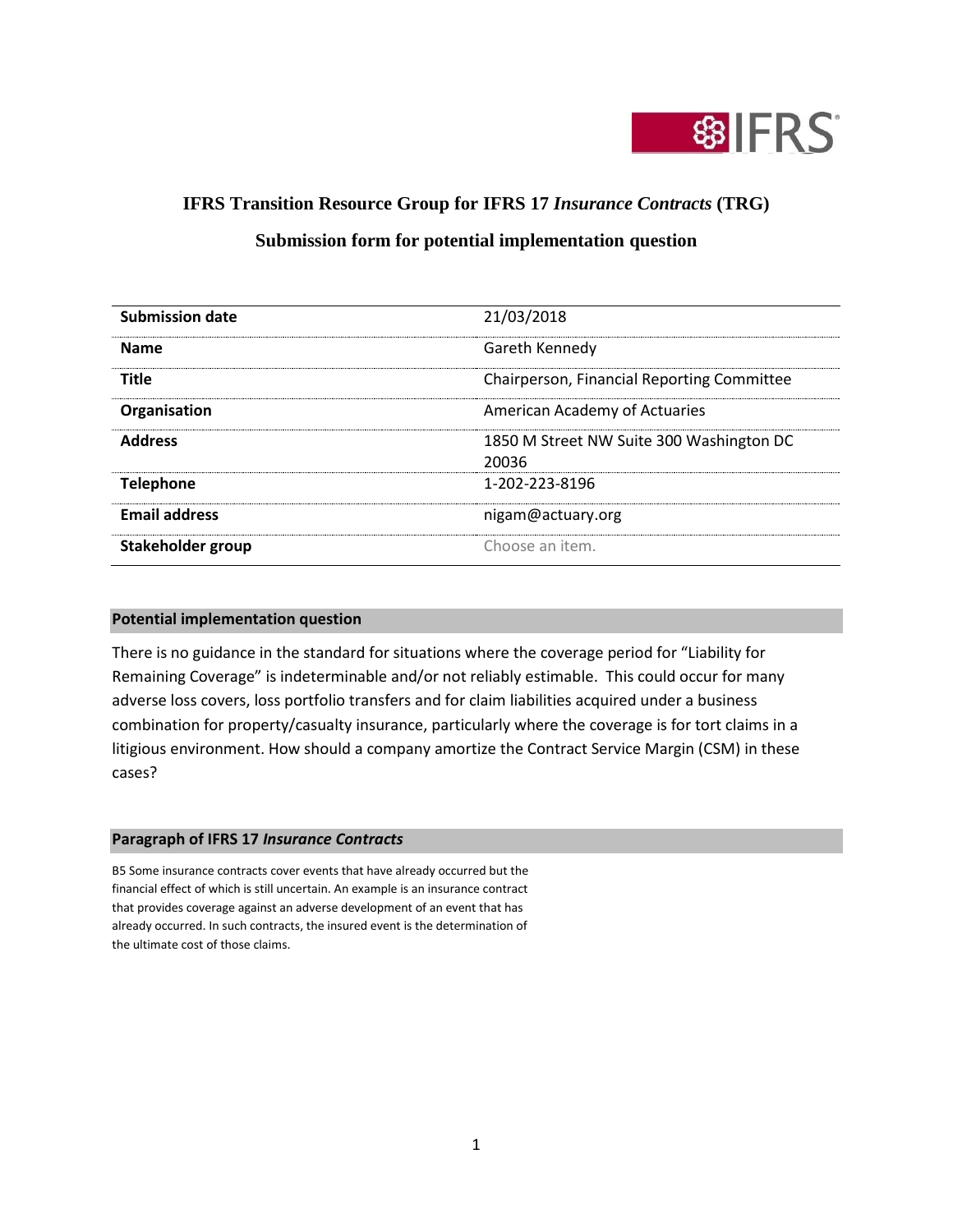### **Analysis of the question**

The analysis of the question should include a detailed description of the different ways the new Standard may be applied, resulting in possible diversity in practice

In the February 2018 staff paper "Determining Quantity of Benefits for Identifying Coverage Units", paragraph A10 states "... the pattern of quantity of benefits is straight line over the life of the contract which would end at the date of the last expected settlement payment. If the contract has an upper limit that is expected to be reached, the expected duration would be the expected time the last cash payment would be made to reach the limit."

Some adverse loss covers are never expected to be attached, but are "sleep at night" covers to comfort the buyer of a property/casualty insurance coverage in case the unexpected does occur. The underlying claims that are the subject of the cover can have payments over decades, with no absolute limit on when the potential for claims ends. (For example, asbestos claims were still being made in 2017 that triggered coverage on 1950s commercial liability policies in the U.S.. Some of the claims were from the surviving heirs of the party alleged to be exposed to asbestos, thereby extending the time for potential claims to beyond the lifetime of the potentially exposed parties.)

In such situations there is no "date of the last expected settlement payment". There is no clear date when potential claims are no longer possible.

Similarly, for claim liabilities ("liability for incurred claims") acquired via a business combination, as these are to be treated by the acquirer as if it was a loss portfolio transfer. In such a case there is no aggregate limit, and the payment period uncertainty is very similar to the adverse loss cover mentioned above. For some of these liabilities, payments could end in a few years, in a decade, or in a period longer than a lifetime. To the extent that latent liability potential exists, the time period for complete runoff of such liabilities is not reliably estimable for the purposes of the accounting proposed in the February 2018 staff paper.

Where a range of possible outcomes can be produced, possible guidance choices for the time period for CSM amortization would be basing it on the low estimate, basing it on the high estimate, or basing it on the midpoint of the low and high. There can also be situations where ranges do not exist. In any event, the lack of guidance is likely to result in significant diversity in practice.

With regard to the pattern of amortization, it is uncertain as to what the amortization pattern should be where there is no regular pattern of payment activity. Should it be straight line even if no regular payment activity occurs?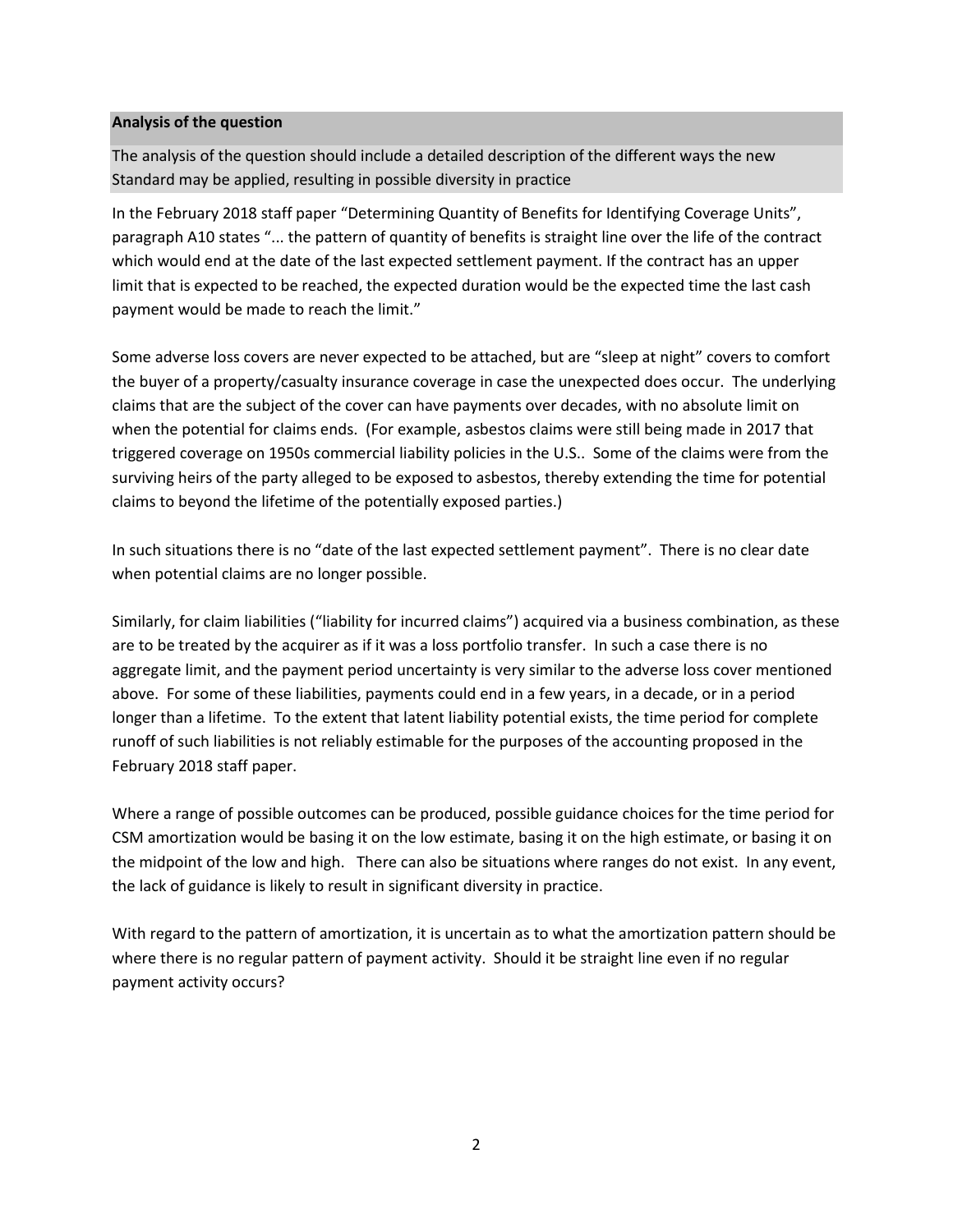### **Is the question pervasive?**

Explain whether the question is expected to be relevant to a wide group of stakeholders

This issue would affect nearly all medium to large property/casualty insurance companies in countries with litigious environments. Hence a majority of the premiums and claim liabilities in the global property/casualty industry are represented by companies likely to be interested or directly affected by this question.

In addition to the form, attachments (such as memos) may be included with the submission.

Any public discussion of issues submitted will be without the identification of the submitter's name. Although the submission forms will remain private, please do not include any confidential information in your submission.

Email the completed (including any attachments) form to[: insurancecontracts@ifrs.org](mailto:insurancecontracts@ifrs.org)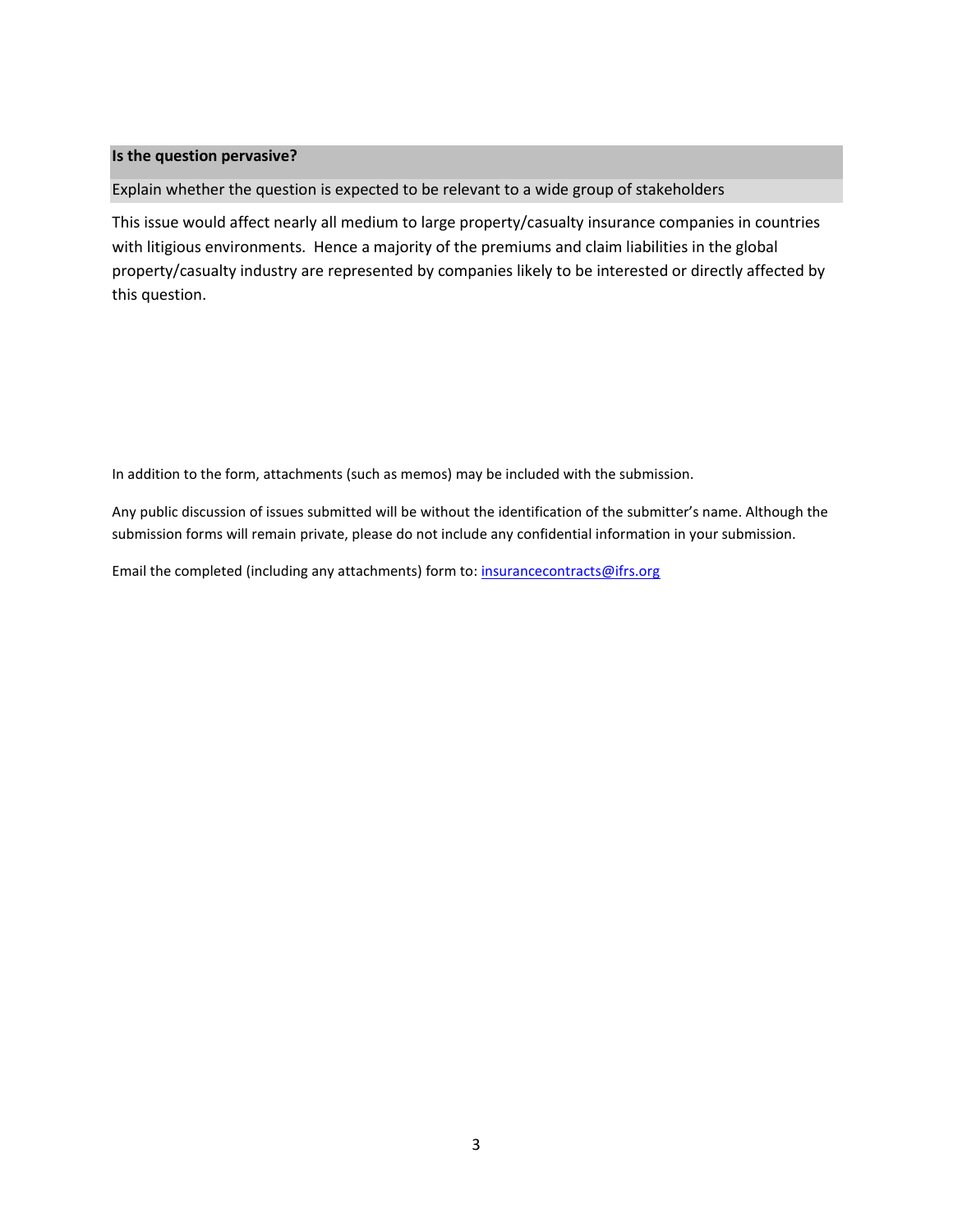

# **IFRS Transition Resource Group for IFRS 17** *Insurance Contracts* **(TRG)**

# **Submission form for potential implementation question**

| <b>Submission date</b> | 21/03/2018                                        |
|------------------------|---------------------------------------------------|
| <b>Name</b>            | Gareth Kennedy                                    |
| <b>Title</b>           | Chairperson, Financial Reporting Committee        |
| Organisation           | American Academy of Actuaries                     |
| <b>Address</b>         | 1850 M Street NW Suite 300 Washington DC<br>20036 |
| <b>Telephone</b>       | 1-202-223-8196                                    |
| <b>Email address</b>   | nigam@actuary.org                                 |
| Stakeholder group      | Choose an item.                                   |

### **Potential implementation question**

For companies assuming reinsurance, are the following common contract features accounted for as separate cash flows, net cash flows, or is either approach acceptable under IFRS 17?

1) Ceding commissions, which are common in quota share contracts?

2) Compulsory reinstatement premiums, which are common in catastrophe covers?

3) Ceding commission adjustments (i.e., sliding scale) for changes in loss ratios?

4) Profit commissions?

## **Paragraph of IFRS 17** *Insurance Contracts*

Paragraph 86(b) states that, for reinsurance contracts held, "treat amounts from the reinsurer that it expects to receive that are not contingent on claims of the underlying contracts (for example, some types of ceding commissions) as a reduction in the premiums to be paid to the reinsurer." However, there is no similar explicit guidance for reinsurance contracts written.

Paragraphs 84, 85 and B120 discuss the income statement treatment of investment components. The guidance in Paragraph 85 is representative of the guidance in the standard, stating "insurance revenue and insurance service expenses presented in profit or loss shall exclude any investment components."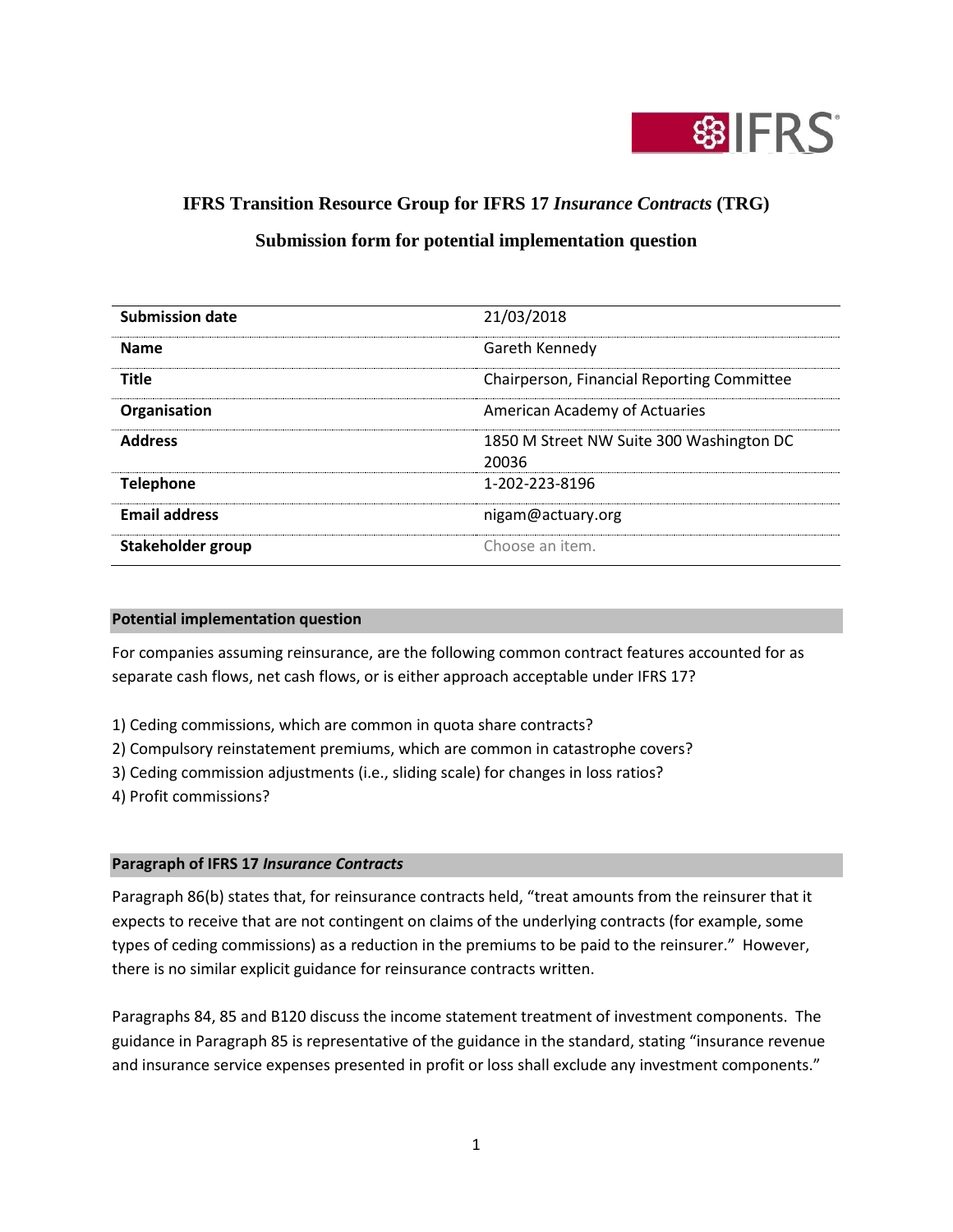The term "investment components" is defined in the standard as "the amounts that an insurance contract requires the entity to repay to a policyholder even if an insured event does not occur."

## **Analysis of the question**

The analysis of the question should include a detailed description of the different ways the new Standard may be applied, resulting in possible diversity in practice

There is significant potential for diversity in practice as regards how insurance entities writing assumed reinsurance present the Insurance Service results in the Performance Statement. For example:

- Assuming companies may account for ceding commissions on a net basis (i.e., treat the premium net of the ceding commission as the contract premium, and have acquisition expenses be 0) to align with the guidance for reinsurance contracts held, or they may present such amounts gross (i.e., treat the premium gross of the ceding commission as the contract premium, and treat the ceding commission as an acquisition expense) since this is both consistent with current practice and this point is not explicitly addressed in the guidance.

- Assuming and ceding companies may interpret "investment components" differently when accounting for certain loss sensitive contractual terms in a reinsurance agreement. The question is whether compulsory reinstatement premiums, loss sensitive adjustments to ceding commissions, and profit commissions are investment components are not. Current practice treats reinstatement premiums, loss-based profit commission adjustments and profit commissions as separate cash flows (i.e., not netted against the premium), while an interpretation of investment components under IFRS 17 could cause some preparers to account for such cash flows on a net basis.

Below are several examples of how the assuming entity might account for this. They compare current practice to an approach that nets both ceding commissions and items that could be considered to be investment components. The first example shows the Insurance Service result under current practice and under an approach that nets ceding commissions and treats adjustments to sliding scale premiums as an investment component. The second example shows the Insurance Service result for a compulsory reinstatement premium under current practice versus an approach that nets such reinstatement premiums against the loss cash flows. The third example is similar except it reflects a profit commission.

Ceding Commission Example – the IFRS 17 net approach treats ceding commissions as a reduction to revenue, as well as adjustments to such commission to the extent losses vary under the contract. This results in the insurance contract revenue being the same under both loss scenarios and no acquisition expenses reflected, with such loss sensitive adjustments accounted for as Claims Incurred. This compares to existing practice as shown in the attachment, sheet "Sliding Scale Commission Quota Share".

Reinstatement Premium Example – the IFRS 17 net approach treats compulsory reinstatement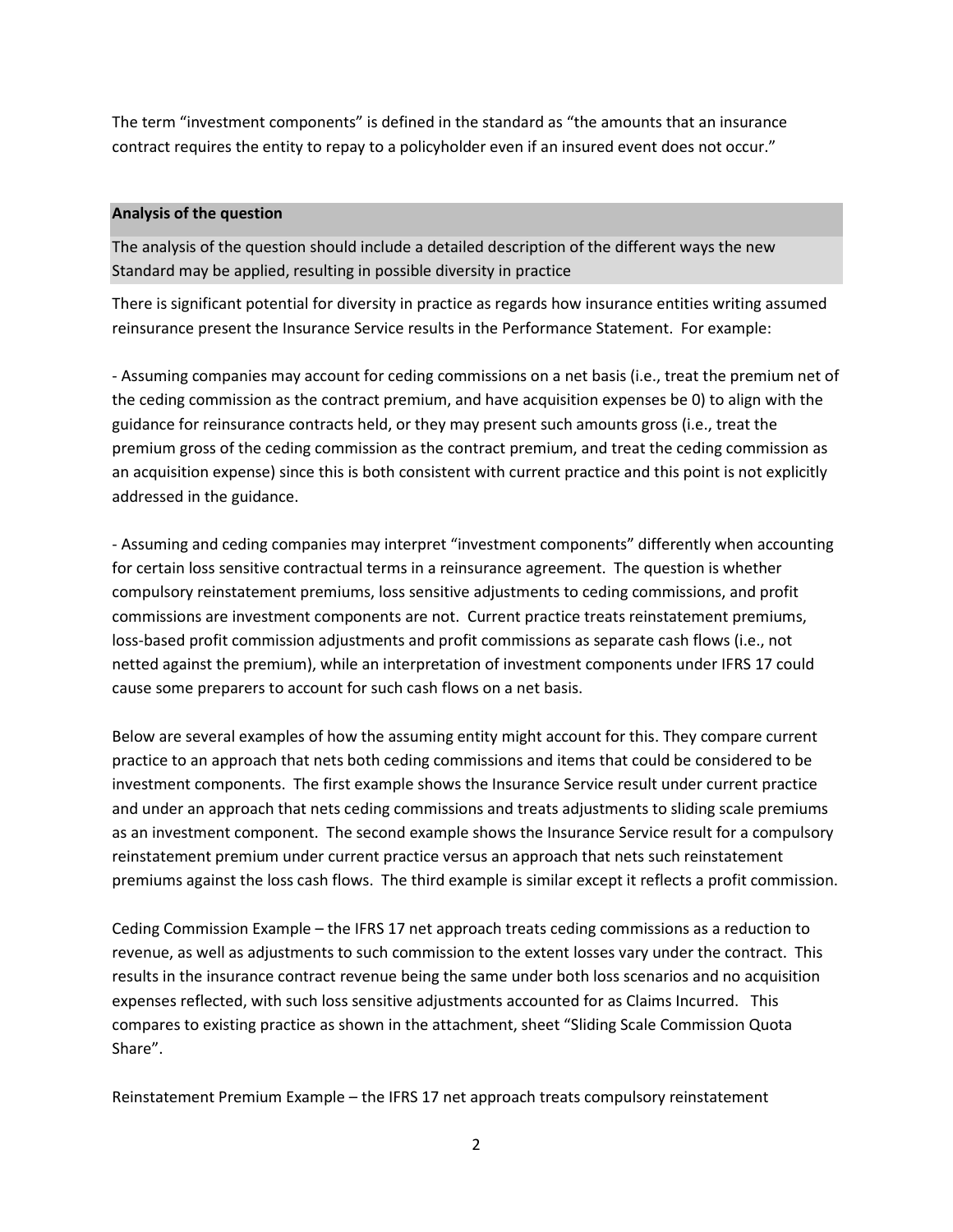premiums as a reduction in claims incurred. Under this approach, revenue remains unchanged under various loss scenarios, which is different from current practice. See Attachment, sheet "Reinstatement Premium".

Profit Commission – the IFRS 17 net approach would reflect that the profit commission is being returned to the policyholder, either as a commission or as a loss payment. This compares to existing practice as shown on the attached, worksheet "Profit Commission".

#### **Is the question pervasive?**

Explain whether the question is expected to be relevant to a wide group of stakeholders

This question is pervasive and would impact many stakeholders, and it affects nearly all life and general insurance entities that assume reinsurance.

In addition to the form, attachments (such as memos) may be included with the submission.

Any public discussion of issues submitted will be without the identification of the submitter's name. Although the submission forms will remain private, please do not include any confidential information in your submission.

Email the completed (including any attachments) form to[: insurancecontracts@ifrs.org](mailto:insurancecontracts@ifrs.org)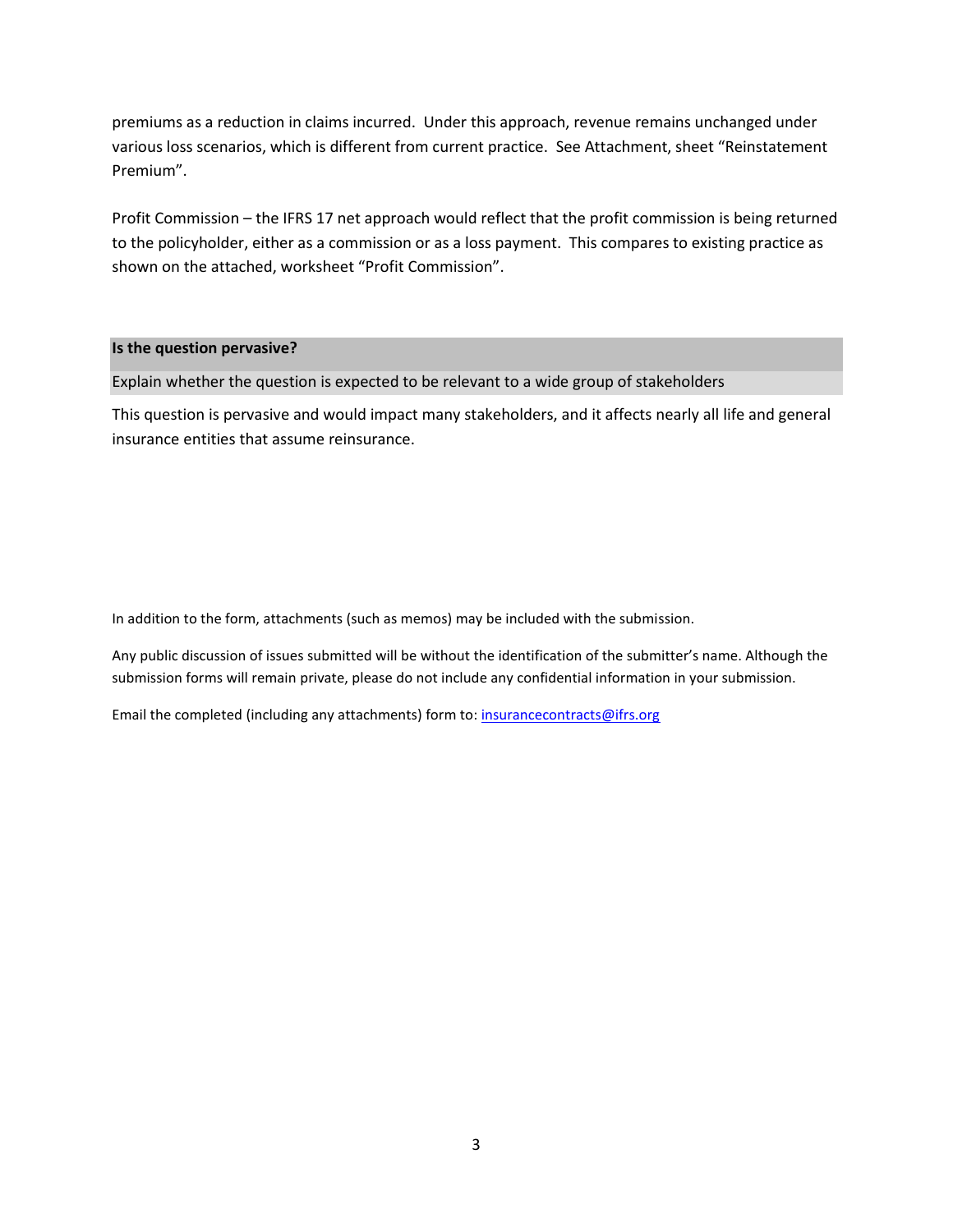# Premium Allocation Approach Investment Component Example - **Sliding Scale Commission Quota Share**

Underlying Premium \$10,000,000 Quota Share 60% Ceding Commission Provisional 30% at 65% loss ratio, slide 20% to 40% 1 for 1 Loss Ratio - Scenario 1 50% Loss Ratio - Scenario 2 70%

## **Scenario 1 (Loss Ratio 50%)** Statement of Comprehensive Income IFRS 17 net approach Existing **Practice** Insurance Contract Revenue Original Premium \$ 4,200,000 \$ 6,000,000 Adjustment for premium w/o loss  $$^{600,000}$ Total **\$ 3,600,000 \$ 6,000,000** Ceding Commission (40%, loss ratio < 55%) **\$ - \$ 2,400,000** Claims Incurred Quota Share Percentage  $$3,000,000 $3,000,000$ Adjustment for sliding scale  $\sim$  \$ - \$ Total **\$ 3,000,000 \$ 3,000,000** Underwriting Margin **\$ 600,000 \$ 600,000**

| <b>Scenario 2 (Loss Ratio 70%)</b>       |          |                |     |           |
|------------------------------------------|----------|----------------|-----|-----------|
|                                          |          | IFRS 17 net    |     | Existing  |
| <b>Statement of Comprehensive Income</b> | approach |                |     | Practice  |
| Insurance Contract Revenue               |          |                |     |           |
| <b>Original Premium</b>                  | \$       | 4,200,000      | \$. | 6,000,000 |
| Adjustment for premium w/o loss          | S        | (600,000)      |     |           |
| Total                                    | \$       | 3,600,000      | S.  | 6,000,000 |
| Ceding Commission (25%, loss ratio 70%)  | \$       |                | S   | 1,500,000 |
| <b>Claims Incurred</b>                   |          |                |     |           |
| Quota Share Percentage                   | \$       | 4,200,000      | \$  | 4,200,000 |
| Adjustment for sliding scale             | \$       | $(900,000)$ \$ |     |           |
| Total                                    | \$       | 3,300,000      | S   | 4,200,000 |
| <b>Underwriting Margin</b>               | S        | 300,000        | S   | 300,000   |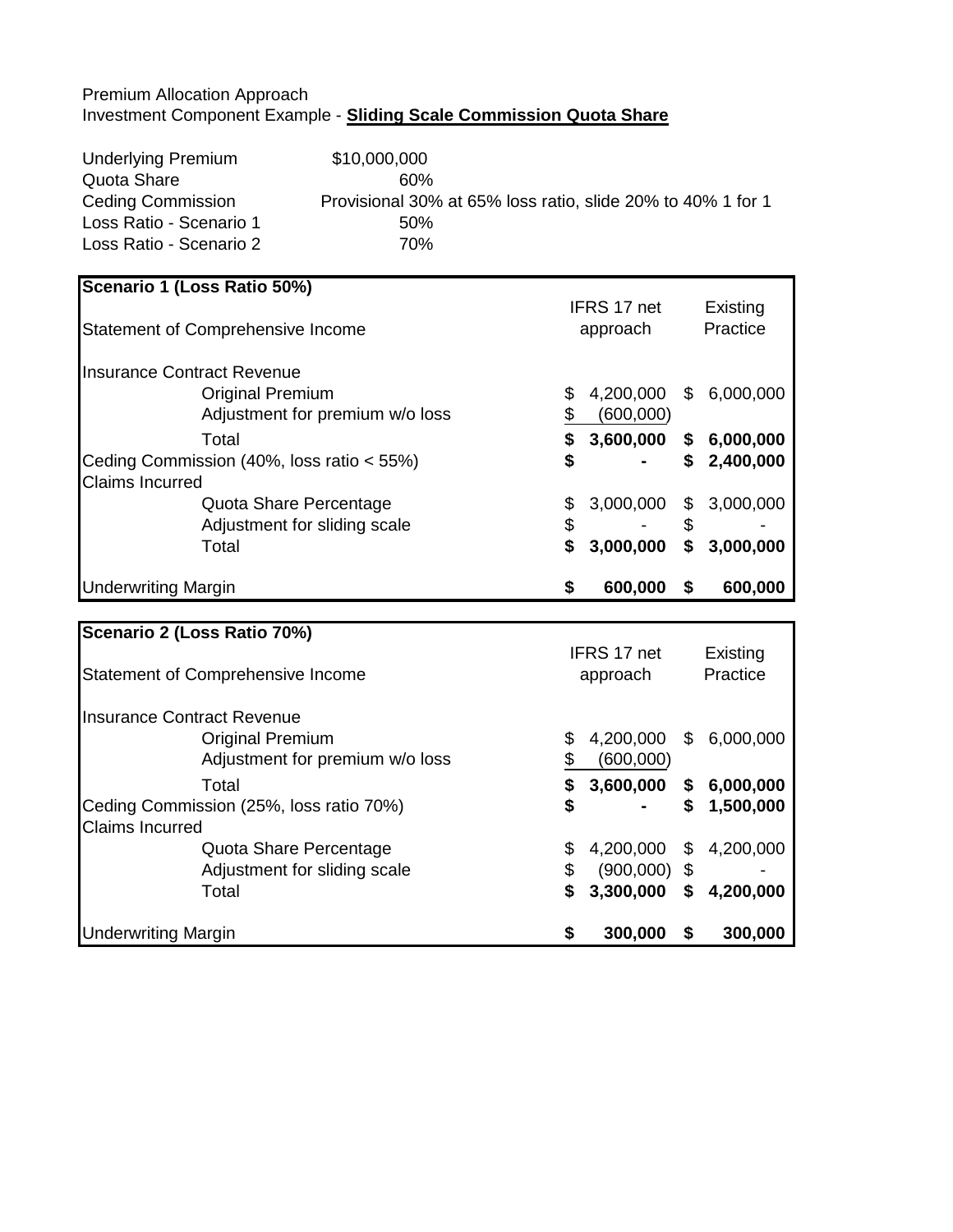

# **IFRS Transition Resource Group for IFRS 17** *Insurance Contracts* **(TRG)**

|  | Submission form for potential implementation question |  |
|--|-------------------------------------------------------|--|
|  |                                                       |  |

| <b>Submission date</b> | 21/03/2018                                        |
|------------------------|---------------------------------------------------|
| <b>Name</b>            | Gareth Kennedy                                    |
| <b>Title</b>           | Chairperson, Financial Reporting Committee        |
| Organisation           | American Academy of Actuaries                     |
| <b>Address</b>         | 1850 M Street NW Suite 300 Washington DC<br>20036 |
| <b>Telephone</b>       | 1-202-223-8196                                    |
| <b>Email address</b>   | nigam@actuary.org                                 |
| Stakeholder group      | Choose an item.                                   |

## **Potential implementation question**

For issued adverse loss covers and for claim liabilities acquired under a business combination (labeled "liability for incurred claims" in IFRS 17) it is not clear how the resulting liability for remaining coverage would be brought into revenue. The guidance in IFRS 17 paragraph B5 says that "the insured event [for these contracts] is the determination of the ultimate cost of these claims", and paragraph 41(a) says that revenue shall reflect "the reduction in the liability for remaining coverage because of the services provided in the period", but it is not clear how such "services" are measured in this instance. Is it:

- 1. When the last claim is paid and the ultimate cost is finally known?
- 2. Over time as claims are paid?
- 3. As estimates are provided for individual claims?

4. As claims are settled, such that the individual claim estimates can be replaced with known values (even if the settlement is for a future stream of payments over time)?

5. As the estimate of future cash flows is reduced (either due to payment of claims or due to changes in estimates of future payouts)?

Note that the uncertainty here is not how to estimate future cash flows, but the characterization of such estimates between liabilities for remaining coverage and liabilities for incurred claims where such coverage is for past events triggering coverage under the contracts.

We also have a related question with regard to how the volatility of these estimates should be treated.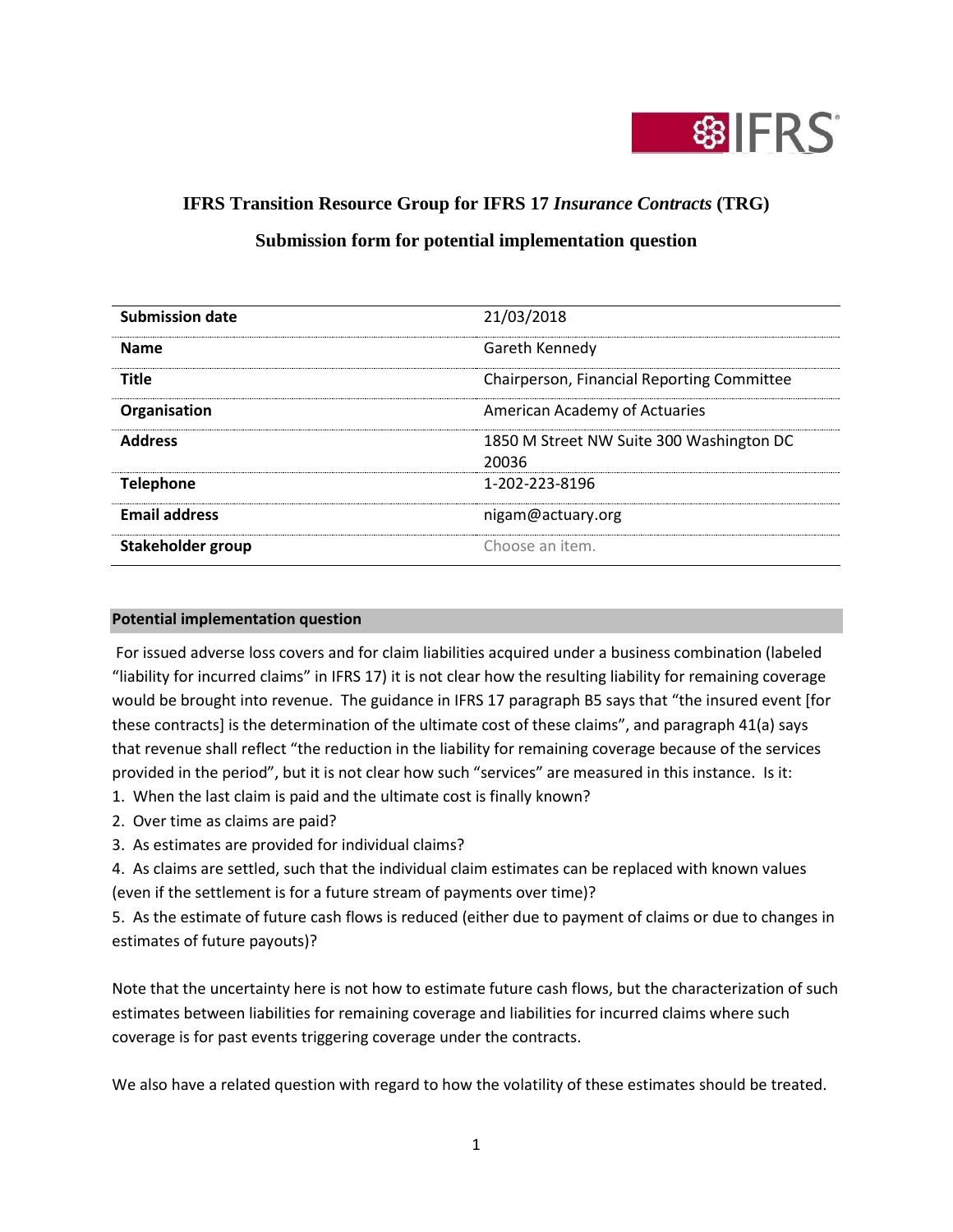If the liability for remaining coverage has no Contract Service Margin (CSM) but then the estimate of future cash flows drop, should a CSM be created? Or should revenue be recognized?

#### **Paragraph of IFRS 17** *Insurance Contracts*

B5 Some insurance contracts cover events that have already occurred but the financial effect of which is still uncertain. An example is an insurance contract that provides coverage against an adverse development of an event that has already occurred. In such contracts, the insured event is the determination of the ultimate cost of those claims.

41 An entity shall recognise income and expenses for the following changes in the carrying amount of the liability for remaining coverage: (a) insurance revenue—for the reduction in the liability for remaining coverage because of services provided in the period, measured applying paragraphs B120–B124;

B93 When an entity acquires insurance contracts issued or reinsurance contracts held in a transfer of insurance contracts that do not form a business or in a business combination, the entity shall apply paragraphs 14–24 to identify the groups of contracts acquired, as if it had entered into the contracts on the date of the transaction.

B94 An entity shall use the consideration received or paid for the contracts as a proxy for the premiums received. The consideration received or paid for the contracts excludes the consideration received or paid for any other assets and liabilities acquired in the same transaction. In a business combination, the consideration received or paid is the fair value of the contracts at that date. In determining that fair value, an entity shall not apply paragraph 47 of IFRS 13 (relating to demand features).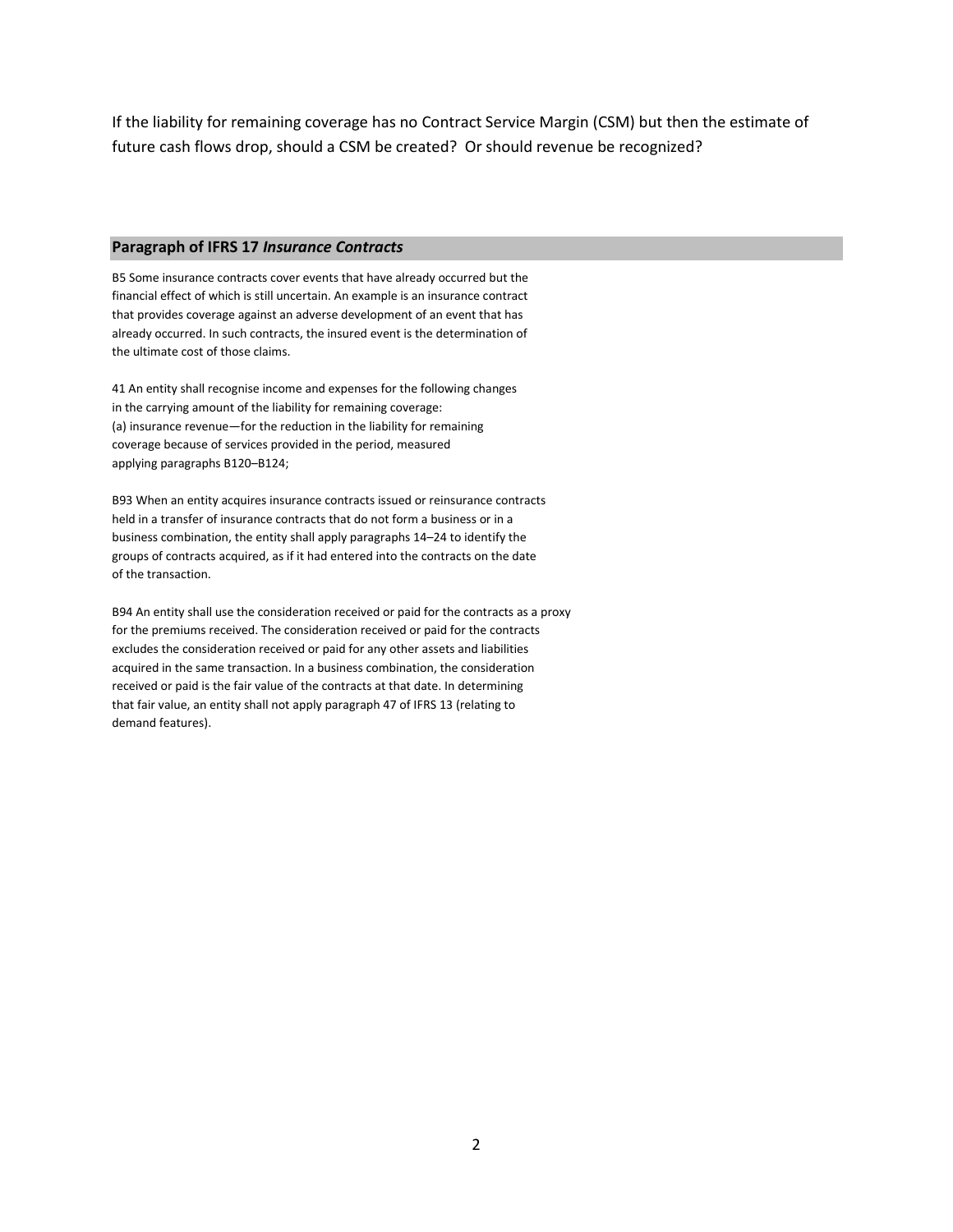## **Analysis of the question**

The analysis of the question should include a detailed description of the different ways the new Standard may be applied, resulting in possible diversity in practice

We believe that some explanation of context is needed to best understand our question, hence the illustrative scenario and discussion that follows.

## SCENARIO:

Company A acquires Company B, which has \$1,000M in claim liabilities at the date of acquisition (on a nominal basis with no risk margin).

Assume the fair value of the claim liabilities is estimated to be \$900M, and fulfillment value estimated at the same value (for simplicity purposes). As a result, there is no CSM.

Rationale for assuming no CSM is as follows:

The difference between fair value and fulfillment value would potentially be (a) the risk margin and (b) the impact of "own credit standing".

a) The risk margin for fair value is based on market risk preference, while for fulfillment value it is based on entity risk preference. Given no observable, robust market, it is expected that these two risk margins would be estimated the same way and at the same value. Hence this is not expected to be a source of difference between fair value and fulfillment value.

b) The "own credit standing" (OCS) impact would cause (under one approach for reflecting OCS) a higher discount rate for discounting future cash flows. But the requirement for an insurer to be strong in order to be a going concern in a regulated financial services industry, combined with the relatively shorter tails for non-life, would result in a relatively minor impact of OCS on the discount rate, hence a small to immaterial CSM. Note, however, that the higher discount rate under fair value vs. fulfillment value would result in the fair value to be slightly smaller than fulfillment value.

The difference in fair value vs. fulfillment value, based on the above, would be expected to be smaller than the degree of precision in the estimate of the claim liabilities, hence the simplification approach chosen. In any event, it is not anticipated that there will be any CSM.

Paragraph B94 says to use the consideration received or paid as the fair value, but in a typical non-life insurer acquisition there will be one price identified for all items included in the sale with no attribution of the components of that price. The piece of the purchase price relating to the acquired claim liabilities or any other aspect of the acquired technical provisions would not be identified in the purchase agreement. Therefore this value will have to be estimated by the acquirer.

The portfolio of claim liabilities includes many liability lines such that the payout pattern in this scenario is many years long, if not decades – i.e., it does not qualify for the Premium Allocation Approach (PAA). These liabilities also may have no maximum value nor any cutoff date for presentation of a claim or payment of a claim. Therefore there is no clear de-recognition event.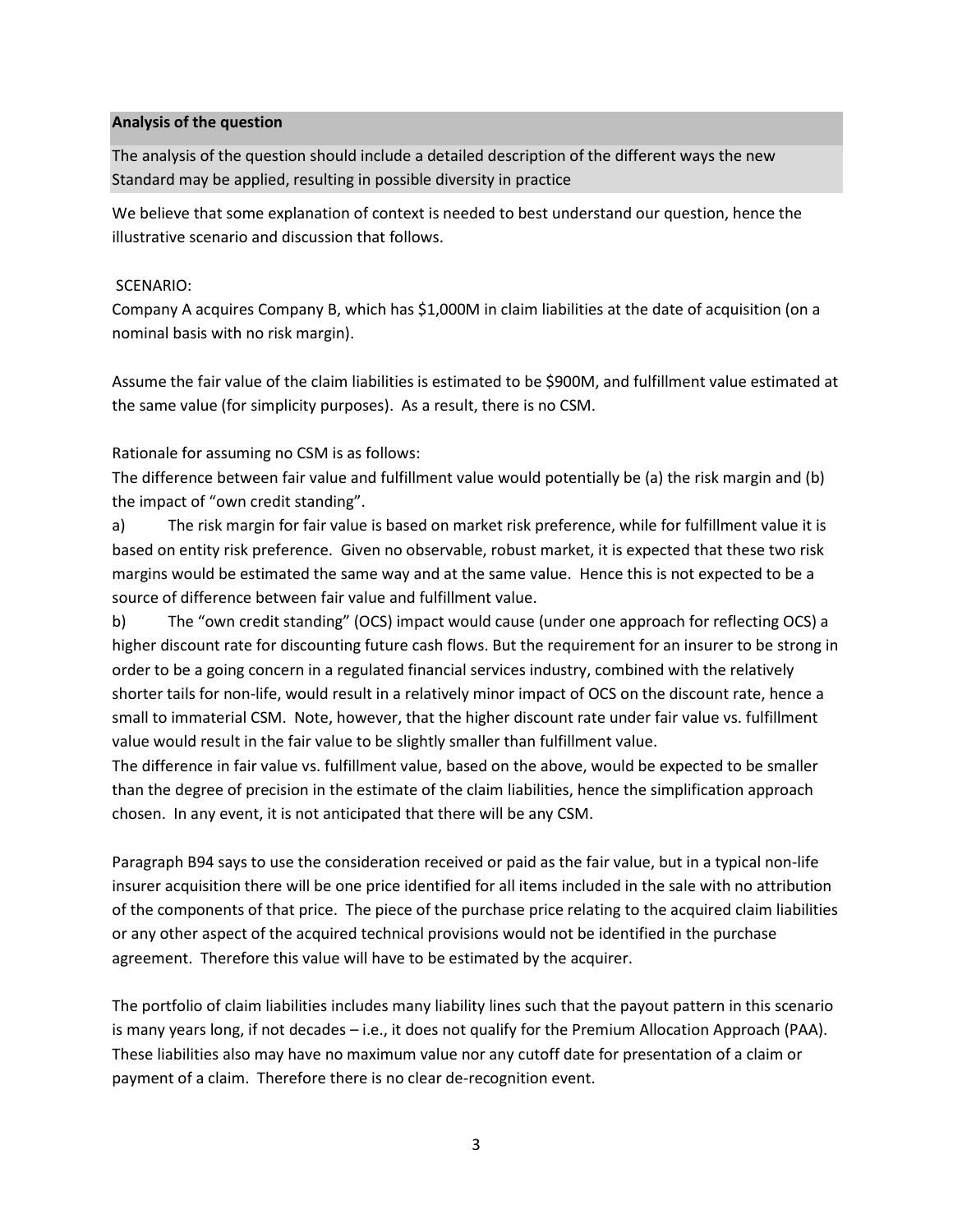Given that these are claim liabilities (i.e., liabilities for incurred claims) that are acquired, the events triggering coverage have already occurred. Hence paragraph B5 applies, and "the insured event [for these "contracts"] is the determination of the ultimate cost of those claims."

## INITIAL MEASUREMENT

Per paragraph B93, at initial recognition (i.e., on the date of the business combination), the fulfillment value would be a liability for remaining coverage, with zero CSM in this example (and in most, if not all, business combination situations).

## SUBSEQUENT MEASUREMENT

It is not clear how to reflect changes to the estimate of future cash flows, up or down, as the acquired claim liabilities run off. One of the difficulties is that these estimates can oscillate over time as the liabilities run off. Issues include:

• When is the service provided? One interpretation is that the determination of the ultimate cost of the claim is not provided until the last claim is paid. Another is that service is provided as claims are paid. A third is that service is provided as estimates are established for individual claims. A fourth is that service is provided as claims are settled, acknowledging that such settlement may result in an agreed pattern of future payments similar to an annuity. A fifth is that service is provided when the risk of future development is decreased (leading to the following question).

• What happens if the estimate of future cash flows drops but then in a later period is increased? Is there reflection of revenue during the drop (implying that "service" was provided) and then treatment as an onerous contract when it is increased? Or is the original reflection of revenue from the drop reversed when it then increases (assuming the increase does not make the original estimate at inception appear to have been deficient in retrospect). Or is a CSM created at the time the estimate drops, with reversal of the CSM when the estimate increases?

The above issues do not impact the estimate of future cash flows, but do impact the reporting of revenue, and potentially the profit and loss statement.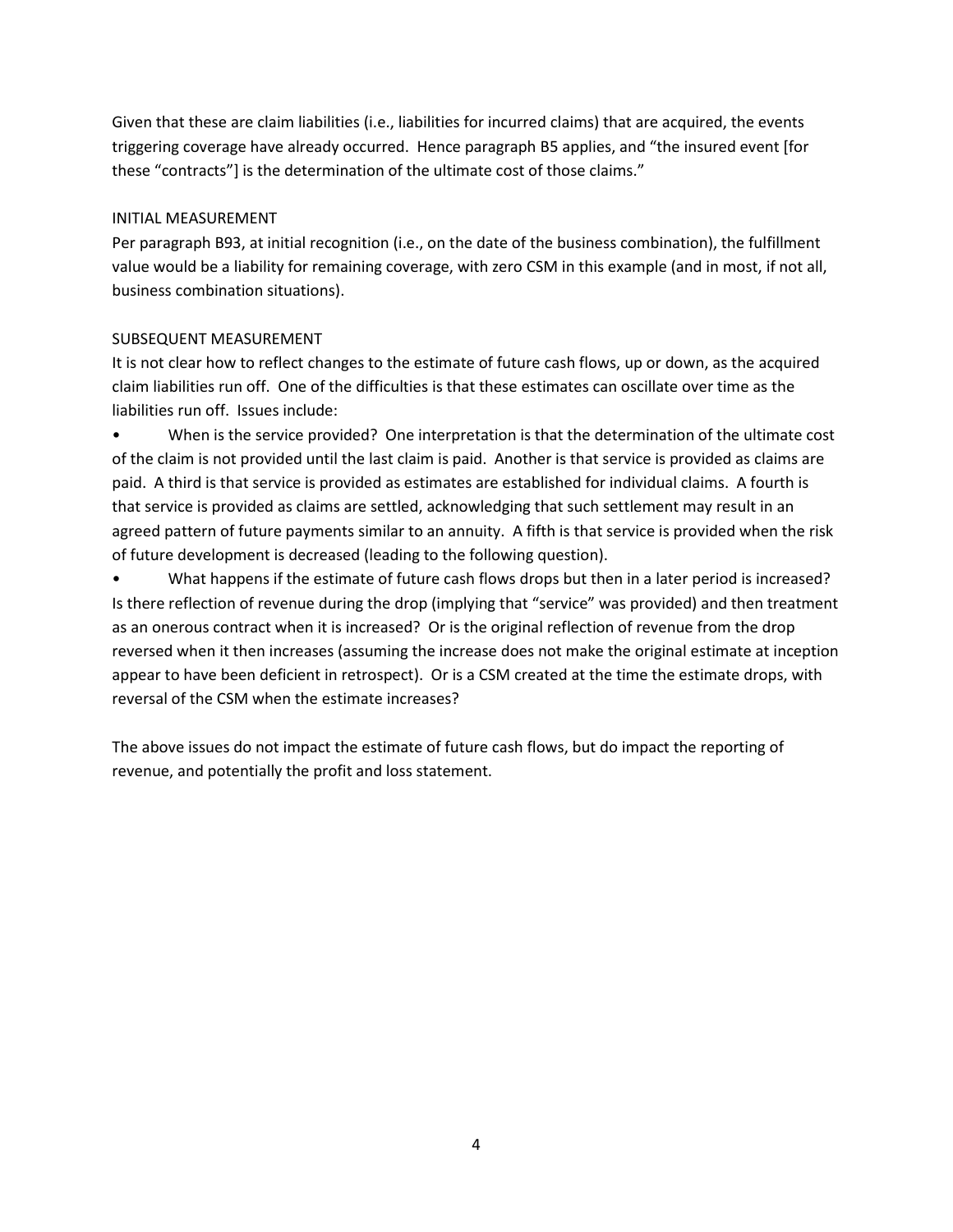To better illustrate the variability of claim liabilities, the following shows the runoff of the U.S. property/casualty industry's claim liability estimate as of 31st December 2007 for the Commercial Multi-Peril line. Note that individual insurer data is more volatile than industry data, hence this display likely understates the individual company volatility in claim liability estimates. (Data in \$000.)

|        | Restated    |             |            |              |             |           |
|--------|-------------|-------------|------------|--------------|-------------|-----------|
| yr-end | yr-end 2007 |             | Cal. Yr    | outstanding  | change/     |           |
| value  | outstanding | change      | paid       | at val. date | outstanding | "IBNR"    |
| 2007   | 24,358,481  |             | 24,358,481 | 13,695,729   |             |           |
| 2008   | 22,997,277  | (1,361,204) | 6,137,375  | 16,859,902   | -8%         | 9,428,472 |
| 2009   | 22,473,347  | (523, 930)  | 4,024,117  | 12,311,855   | $-4%$       | 7,060,074 |
| 2010   | 22,001,335  | (472, 012)  | 2,794,970  | 9,044,873    | $-5%$       | 5,242,398 |
| 2011   | 21,721,189  | (280, 146)  | 1,872,498  | 6,892,229    | $-4%$       | 4,189,231 |
| 2012   | 21,507,956  | (213, 233)  | 1,177,746  | 5,501,250    | -4%         | 3,322,427 |
| 2013   | 21,666,571  | 158,615     | 1,039,596  | 4,620,269    | 3%          | 2,751,172 |
| 2014   | 21,702,305  | 35,734      | 744,723    | 3,911,280    | 1%          | 2,279,909 |
| 2015   | 21,622,140  | (80, 165)   | 698,233    | 3,132,882    | $-3%$       | 1,865,136 |
| 2016   | 22,008,705  | 386,565     | 534,814    | 2,984,633    | 13%         | 1,817,091 |

Commentary: We note that the treatment of acquired claim liabilities proposed by IFRS 17 under any of the above interpretations will distort the financial statements of the acquiring company, producing data inconsistent with the way management views its business. It also will necessitate tracking the runoff of the acquired claim liabilities separately from those of the pre-existing claim liabilities, despite the fact that insurance entities would commonly pool the resulting claim management and settlement operations. This pooling of operations results in different values for the runoff than would exist if the two pieces were never combined and will result in arbitrary splits of claim liability estimates between the acquired and pre-existing business. The former occurs because the situation of the insurer with regard to presented claims has changed with the acquired business. (Note that some portion of the acquired liabilities labeled "claim liabilities" internally would be required by IFRS 17 to be included in liabilities for remaining coverage while all the pre-existing business liabilities would be in liabilities for incurred claims.) Examples include situations where:

The acquirer wrote an auto policy while the acquired company wrote a manufacturer policy that the acquirer might have subrogated against prior to the acquisition. If the acquisition had not taken place then a subrogation would have been likely, decreasing ultimate incurred claims for the acquirer and increasing them for the acquired. With the acquisition, the subrogation is unlikely.

The acquirer wrote an umbrella policy and the acquired wrote the underlying primary policy, and a potential dispute exists as to whether the occurrence limit of the underlying policy was exhausted or not. Without the acquisition there likely would have been a coverage dispute between the two entities. With the acquisition such a dispute (and associated expenses) would not happen, impacting the claim liabilities for both entities.